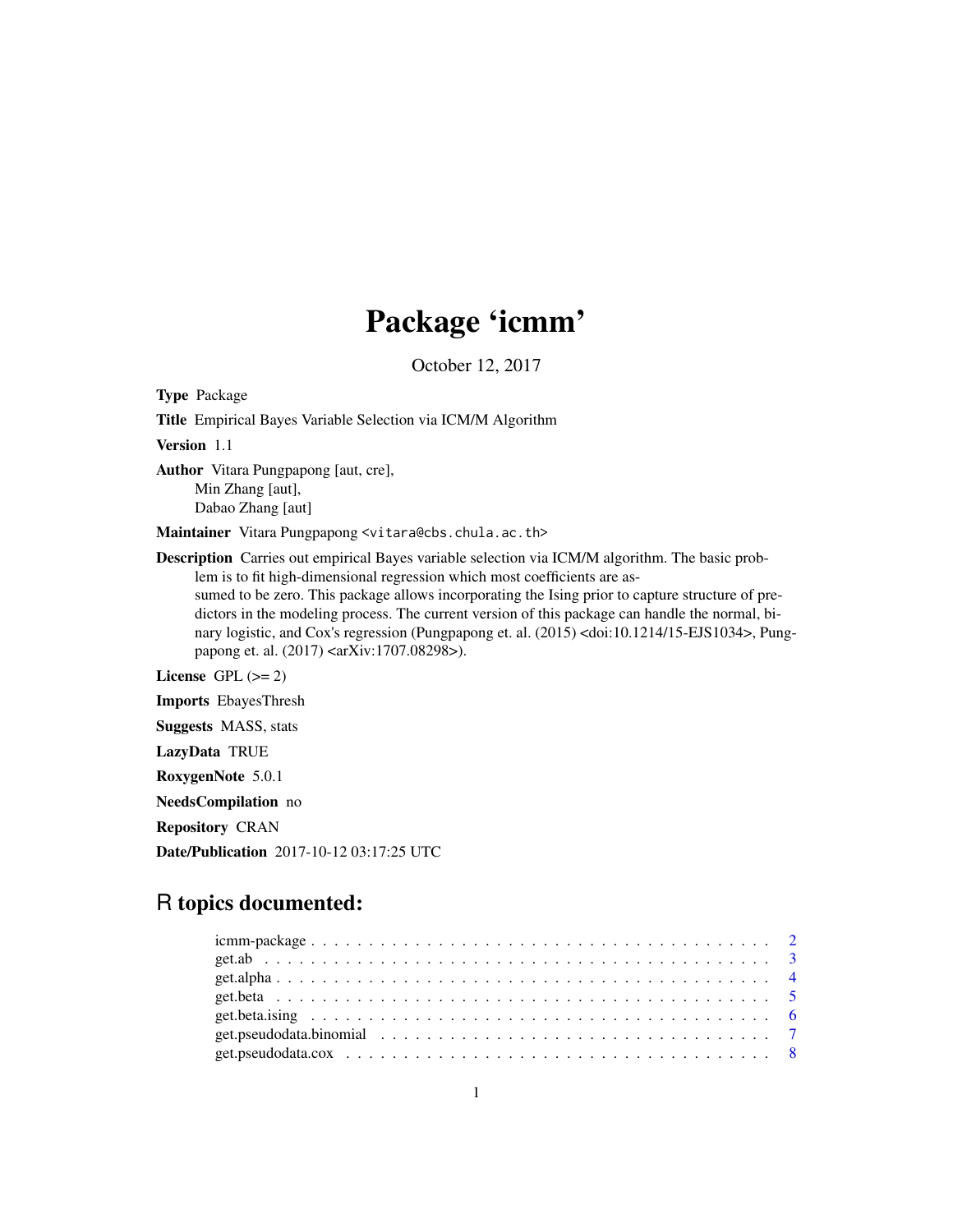### <span id="page-1-0"></span>2 icmm-package

| Index |  |
|-------|--|
|       |  |

icmm-package *Empirical Bayes Variable Selection via ICM/M*

#### Description

Carries out empirical Bayes variable selection via ICM/M algorithm. The basic problem is to fit a high-dimensional regression which most of the coefficients are assumed to be zero. This package allows incorporating the Ising prior to capture structure of predictors in the modeling process. The current version of this package can handle the normal, binary logistic, and Cox's regression.

#### Details

| Package:  | icmm             |
|-----------|------------------|
| Type:     | Package          |
| Version:  | 1.1              |
| Date:     | $2017 - 10 - 11$ |
| License:  | $GPL-2$          |
| LazyLoad: | yes              |

#### Author(s)

Vitara Pungpapong, Min Zhang, Dabao Zhang Maintainer: Vitara Pungpapong <vitara@cbs.chula.ac.th>

#### References

Pungpapong, V., Zhang, M. and Zhang, D. (2015). Selecting massive variables using an iterated conditional modes/medians algorithm. Electronic Journal of Statistics. 9:1243-1266. <doi:10.1214/15-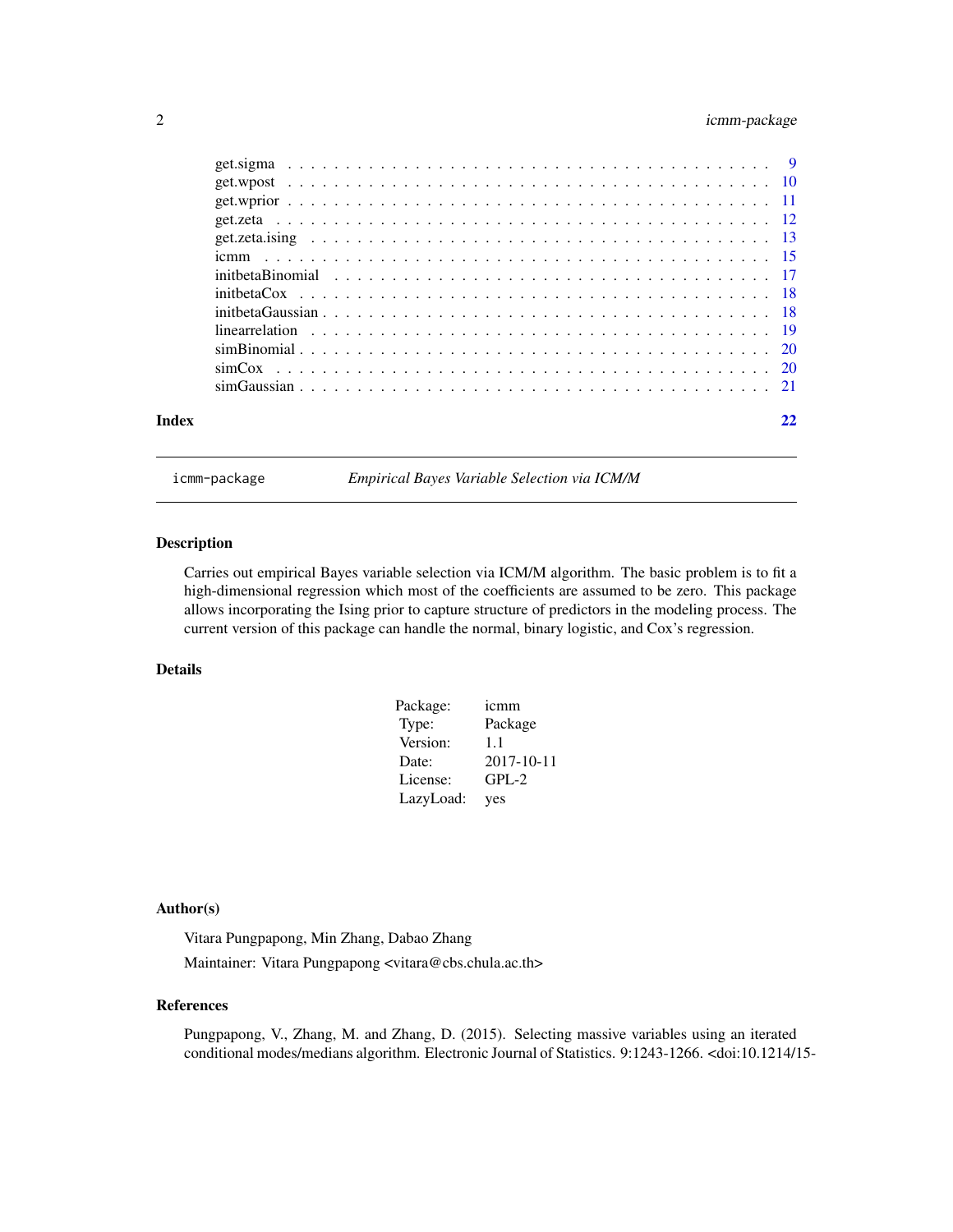#### <span id="page-2-0"></span> $get.ab$  3

#### EJS1034>.

Pungpapong, V., Zhang, M. and Zhang, D. (2017). Variable selection for high-dimensional generalized linear models using an iterated conditional modes/medians algorithm. Preprint <arXiv:1707.08298>.

get.ab *Hyperparameter estimation for* a *and* b*.*

#### Description

This function estimates the hyperparameters a and b for the Ising prior. This function is for internal use called by the icmm function.

#### Usage

get.ab(beta, structure, edgeind)

#### Arguments

| beta      | $a(p*1)$ matrix of regression coefficients.                        |
|-----------|--------------------------------------------------------------------|
| structure | a data frame stores the information of structure among predictors. |
| edgeind   | a vector stores primary keys of structure.                         |

#### Details

Estimate hyperparameters, a and b, using maximum pseudolikelihood estimators.

#### Value

Return a two-dimensional vector where the fist element is a and the second element is b.

#### Author(s)

Vitara Pungpapong, Min Zhang, Dabao Zhang

```
data(simGaussian)
data(linearrelation)
Y<-as.matrix(simGaussian[,1])
X<-as.matrix(simGaussian[,-1])
# Suppose obtain beta from lasso
data(initbetaGaussian)
beta<-as.matrix(initbetaGaussian)
edgeind<-sort(unique(linearrelation[,1]))
hyperparameter<-get.ab(beta=beta, structure=linearrelation, edgeind=edgeind)
```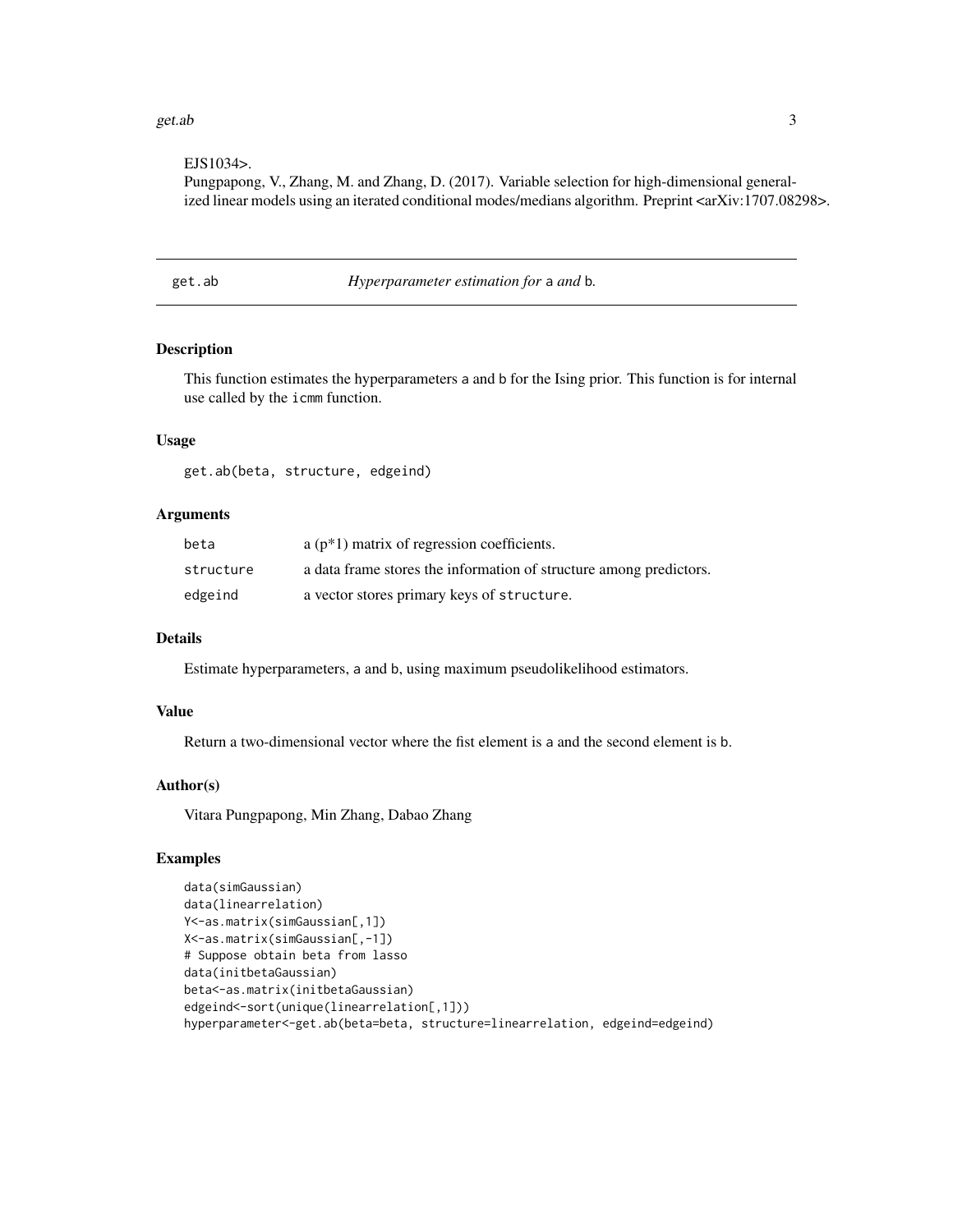<span id="page-3-0"></span>

#### Description

This function estimates a hyperparameter alpha, a scale parameter in Laplace denstiy. This function is for internal use called by the icmm function.

#### Usage

get.alpha(beta, scaledfactor)

#### **Arguments**

| beta         | $a(p*1)$ matrix of regression coefficients. |
|--------------|---------------------------------------------|
| scaledfactor | a scalar value of multiplicative factor.    |

#### Details

This function estimates a hyperparameter alpha, a scale parameter in Laplace density as the mode of its full conditional distribution function.

#### Value

Return a scalar value of alpha.

#### Author(s)

Vitara Pungpapong, Min Zhang, Dabao Zhang

```
data(simGaussian)
Y<-as.matrix(simGaussian[,1])
X<-as.matrix(simGaussian[,-1])
n < -dim(X)[1]# Obtain initial values of beta from lasso
data(initbetaGaussian)
beta<-as.matrix(initbetaGaussian)
# Initiate alpha
alpha<-0.5
# Estimate sigma
e<-Y-X%*%beta
nz<-sum(beta[,1]!=0)
sigma<-get.sigma(Y=Y, X=X, beta=beta, alpha=alpha)
# Update alpha as the mode of its full conditional distribution function
alpha<-get.alpha(beta=beta, scaledfactor=1/(sqrt(n-1)*sum(abs(beta))/sigma))
```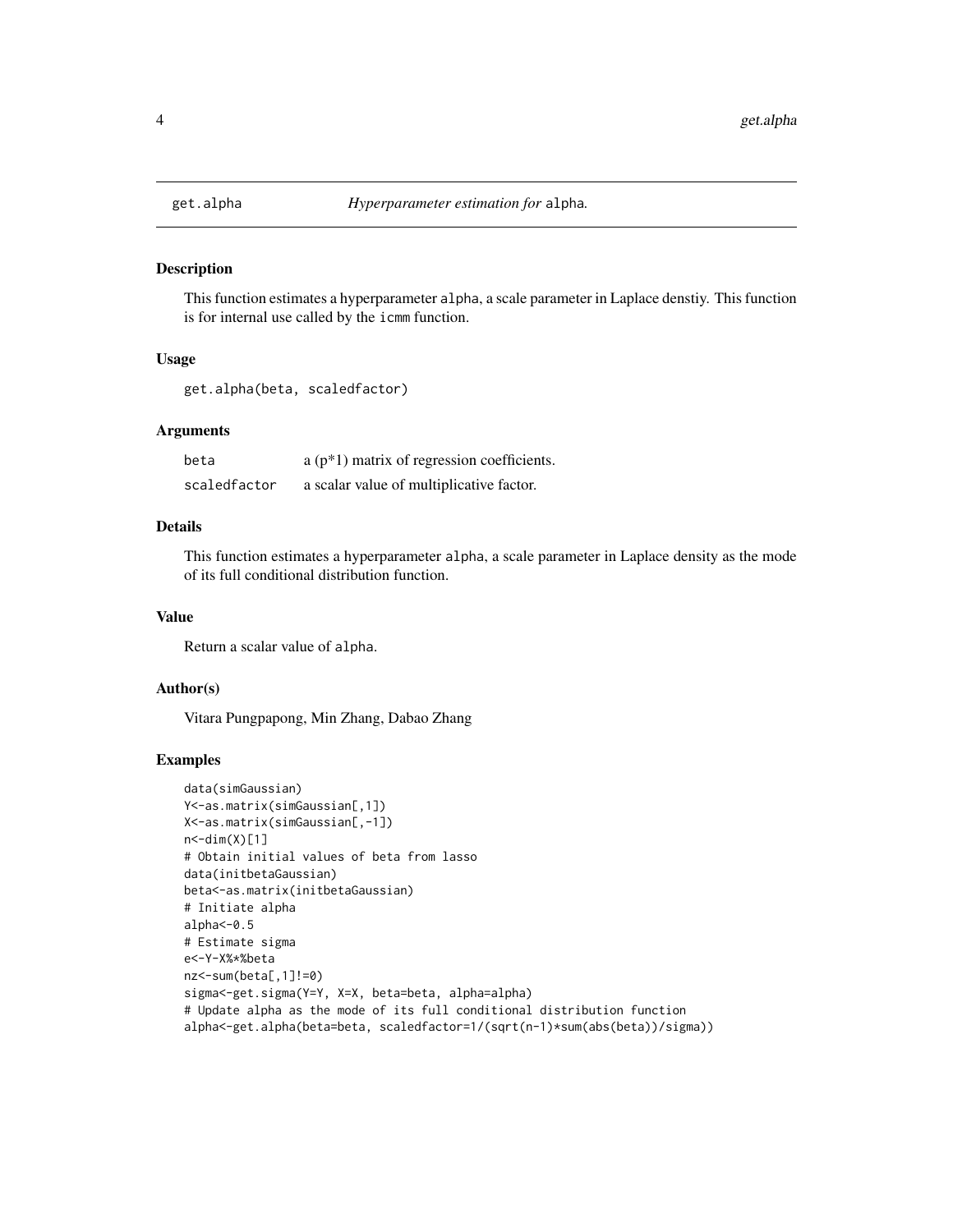<span id="page-4-0"></span>

#### Description

Given a sufficient statistic for a regression coefficient, this funciton estimates a regression coefficient without assuming prior on structure of predictors.

#### Usage

get.beta(SS, w, alpha, scaledfactor)

#### Arguments

| SS           | a scalar value of sufficient statistic for a regression coefficient. |
|--------------|----------------------------------------------------------------------|
| W            | a scalar value of mixing weight.                                     |
| alpha        | a scalar value of hyperparameter alpha.                              |
| scaledfactor | a scalar value of multiplicative factor.                             |

#### Details

Empirical Bayes thresholding is employed to obtain a posterior median of a regression coefficient.

#### Value

a scalar value of regression coefficient.

#### Author(s)

Vitara Pungpapong, Min Zhang, Dabao Zhang

```
data(simGaussian)
Y<-as.matrix(simGaussian[,1])
X<-as.matrix(simGaussian[,-1])
n < -dim(X)[1]# Obtain initial values from lasso
data(initbetaGaussian)
beta<-as.matrix(initbetaGaussian)
# Initiate all other parameters
w < -0.5alpha<-0.5
sigma<-get.sigma(Y=Y, X=X, beta=beta, alpha=alpha)
# Obtain a sufficient statistic
j < -1Yres<-Y-X%*%beta+X[,j]*beta[j,1]
```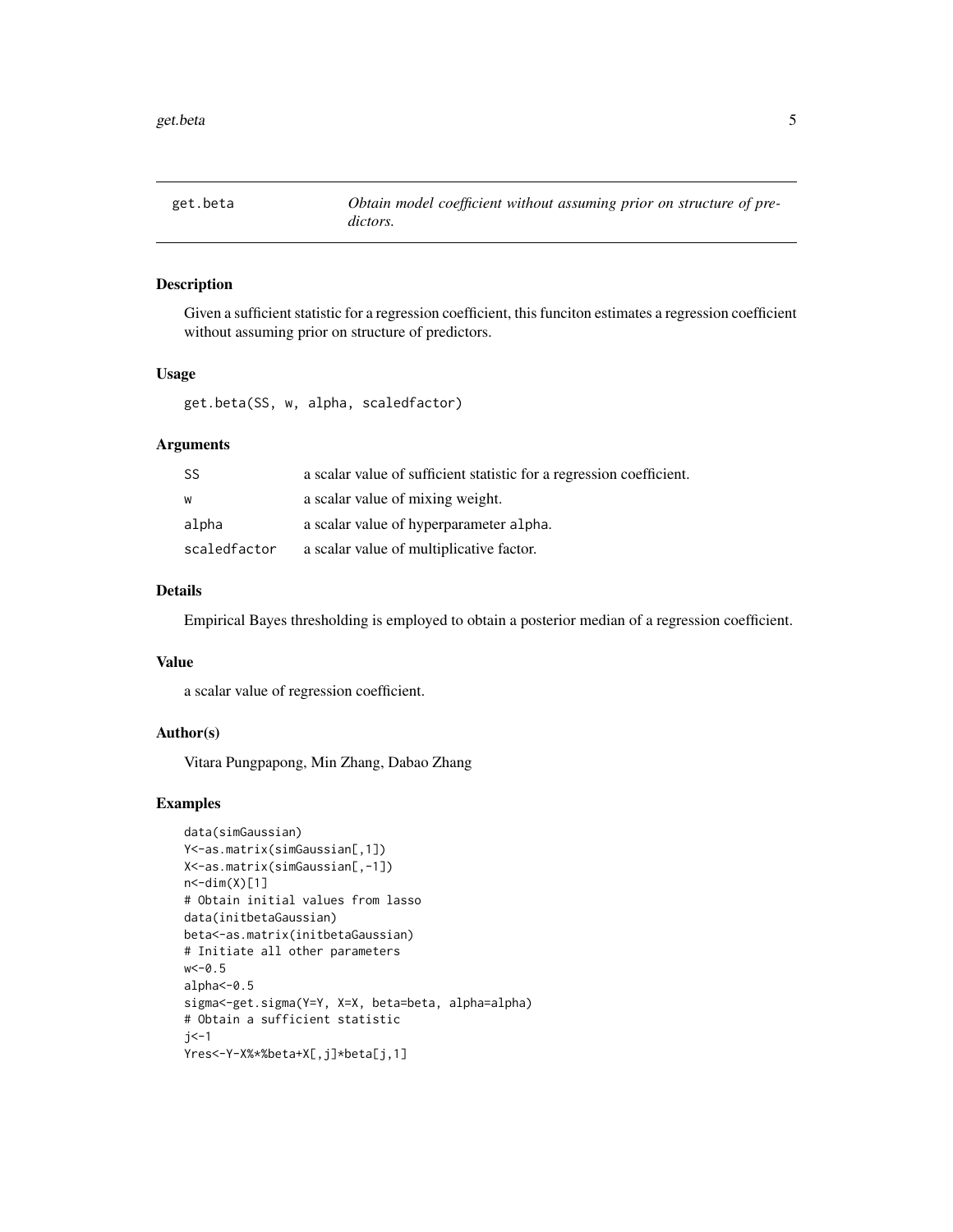```
sxy<-t(Yres)%*%X[,j]
ssx < - sum(X[, j]^2)
SS<-sqrt(n-1)*sxy/(sigma*ssx)
beta[j,1]<-get.beta(SS=SS, w=w, alpha=alpha, scaledfactor=sigma/sqrt(n-1))
```
get.beta.ising *Obtain a regression coefficient when assuming Ising prior (with structured predictors).*

#### Description

Given a sufficient statistic for a regression coefficient, this function estimates a coefficient when assuming the Ising model to incorporate the prior of structured predictors.

#### Usage

get.beta.ising(SS, wpost, alpha, scaledfactor)

#### Arguments

| <b>SS</b>    | a sufficient statistic for a regression coefficient. |
|--------------|------------------------------------------------------|
| wpost        | a posterior probability of mixing weight.            |
| alpha        | a scalar value for hyperparameter alpha.             |
| scaledfactor | a scalar value for multiplicative factor.            |

#### Details

Given a posterior probability of mixing weight, empirical Bayes thresholding is employed to obtain a posterior median of a regression coefficient.

#### Value

a scalar value of regression coefficient.

#### Author(s)

Vitara Pungpapong, Min Zhang, Dabao Zhang

```
data(simGaussian)
Y<-as.matrix(simGaussian[,1])
X<-as.matrix(simGaussian[,-1])
n < -dim(X)[1]data(linearrelation)
edgeind<-sort(unique(linearrelation[,1]))
# Obtain initial values from lasso
data(initbetaGaussian)
```
<span id="page-5-0"></span>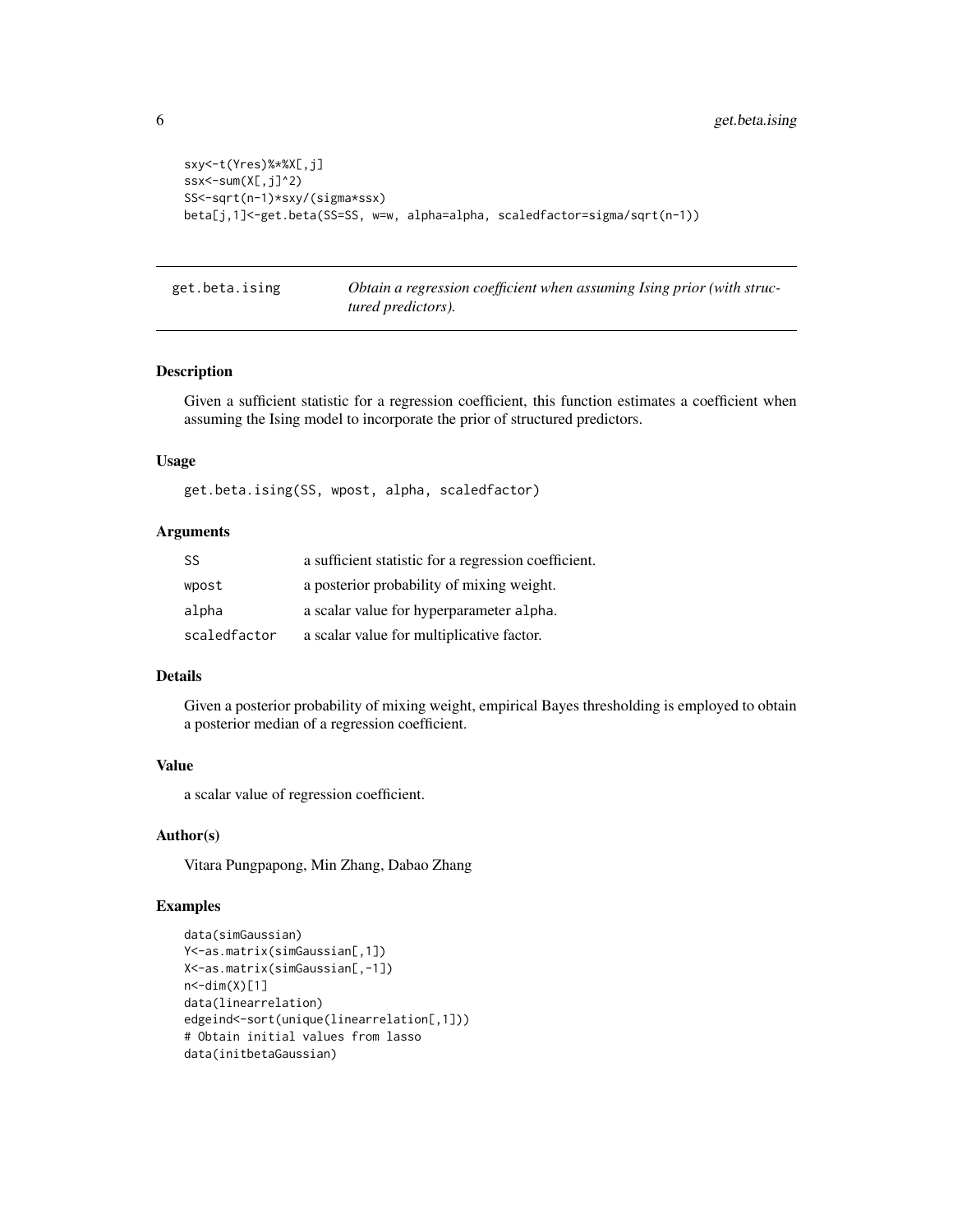```
beta<-as.matrix(initbetaGaussian)
# Initiate all other parameters
alpha<-0.5
sigma<-get.sigma(Y=Y, X=X, beta=beta, alpha=alpha)
hyperparam<-get.ab(beta, linearrelation, edgeind)
# Obtain regression coefficient
j <-1
Yres<-Y-X%*%beta+X[,j]*beta[j,1]
sxy<-t(Yres)%*%X[,j]
ssx<-sum(X[,j]\hat{ }2)SS<-sqrt(n-1)*sxy/(sigma*ssx)
wpost<-get.wpost(SS, beta, alpha, hyperparam, linearrelation, edgeind, j)
beta[j,1]<-get.beta.ising(SS=SS, wpost=wpost, alpha=alpha,
           scaledfactor=sigma/sqrt(n-1))
```
get.pseudodata.binomial

*Obtain pseudodata based on the binary logistic regression model.*

#### Description

For logistic regression, given the current estimates of regression coefficients, working responses and their corresponding weights are obtained.

#### Usage

get.pseudodata.binomial(Y, X, beta0, beta, niter)

#### **Arguments**

| Υ     | an $(n*1)$ numeric matrix of responses.     |
|-------|---------------------------------------------|
| X     | an $(n * p)$ numeric design matrix.         |
| beta0 | a scalar value of intercept term.           |
| beta  | $a(p*1)$ matrix of regression coefficients. |
| niter | number of iterations in ICM/M algorithm.    |

#### Value

Return a list including elements

|        | an $(n*1)$ matrix of working responses   |
|--------|------------------------------------------|
| sigma2 | an $(n*1)$ matrix of inverse of weights. |

#### Author(s)

Vitara Pungpapong, Min Zhang, Dabao Zhang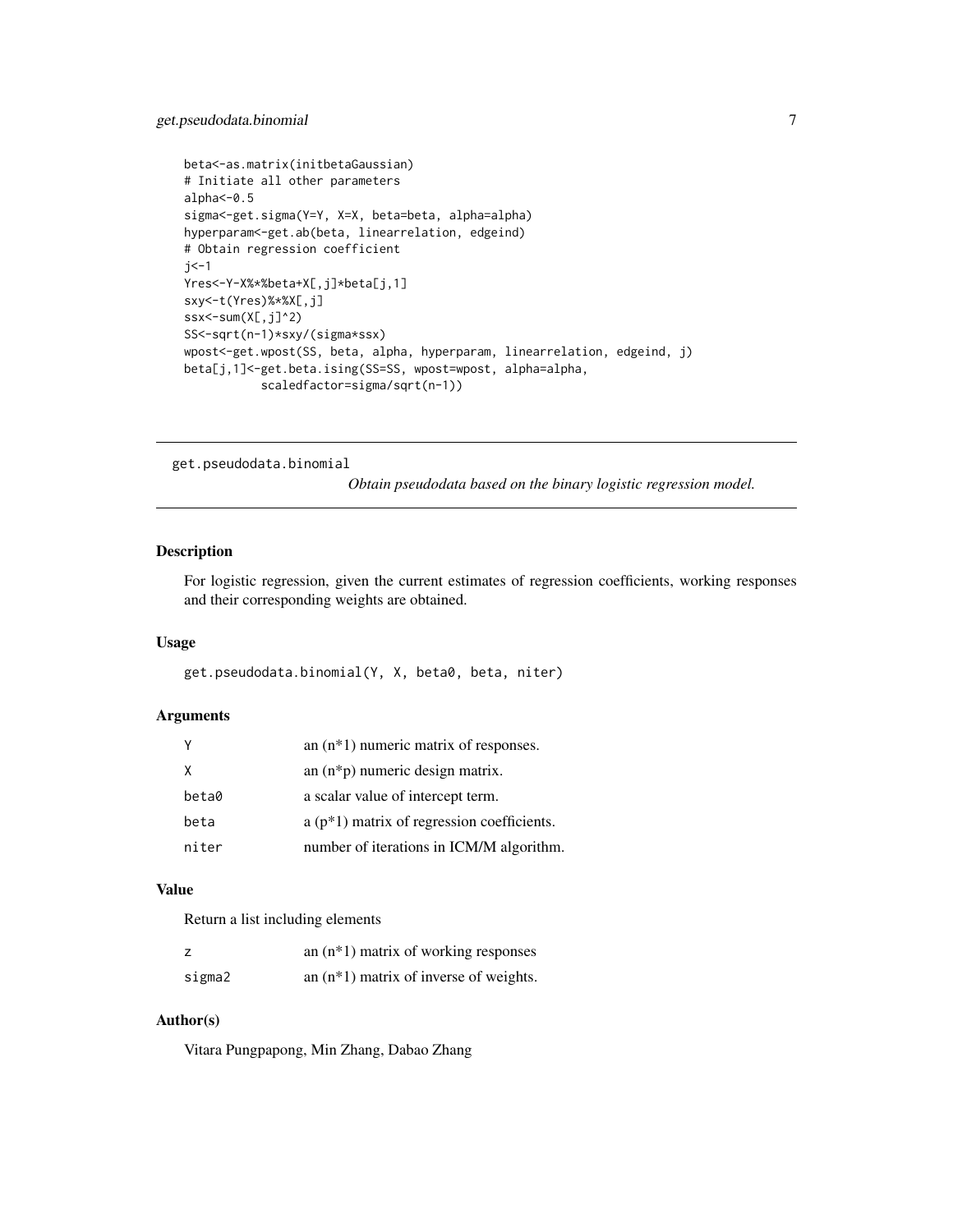#### Examples

```
data(simBinomial)
Y<-as.matrix(simBinomial[,1])
X<-as.matrix(simBinomial[,-1])
p < -dim(X)[2]# Obtain initial values from lasso
data(initbetaBinomial)
initbeta<-as.matrix(initbetaBinomial)
# Get Pseudodata
pseudodata<-get.pseudodata.binomial(Y=Y, X=X, beta0=0, beta=initbeta, niter=1)
z<-pseudodata$z
sigma<-sqrt(pseudodata$sigma2)
```
get.pseudodata.cox *Obtain pseudodata based on the Cox's regression model.*

#### Description

For Cox's regression model, given the current estimates of regression coefficients, working responses and their corresponding weights are obtained.

#### Usage

get.pseudodata.cox(Y, X, event, beta, time, ntime, sumevent)

#### Arguments

| Y        | an $(n*1)$ numeric matrix of time response.                                                              |
|----------|----------------------------------------------------------------------------------------------------------|
| X        | an $(n * p)$ numeric design matrix.                                                                      |
| event    | an $(n*1)$ numeric matrix of status: of status indicator: $\theta$ =right censored, 1=event<br>at time.  |
| beta     | $a(p*1)$ matrix of regression coefficients.                                                              |
| time     | a vector or sorted value of Y.                                                                           |
| ntime    | length of the vector time.                                                                               |
| sumevent | a vector of size ntime where each element is the sum of event where Y is equal<br>to each value in time. |

#### Value

Return a list including elements

| z      | an $(n*1)$ matrix of working responses   |
|--------|------------------------------------------|
| sigma2 | an $(n*1)$ matrix of inverse of weights. |

#### Author(s)

Vitara Pungpapong, Min Zhang, Dabao Zhang

<span id="page-7-0"></span>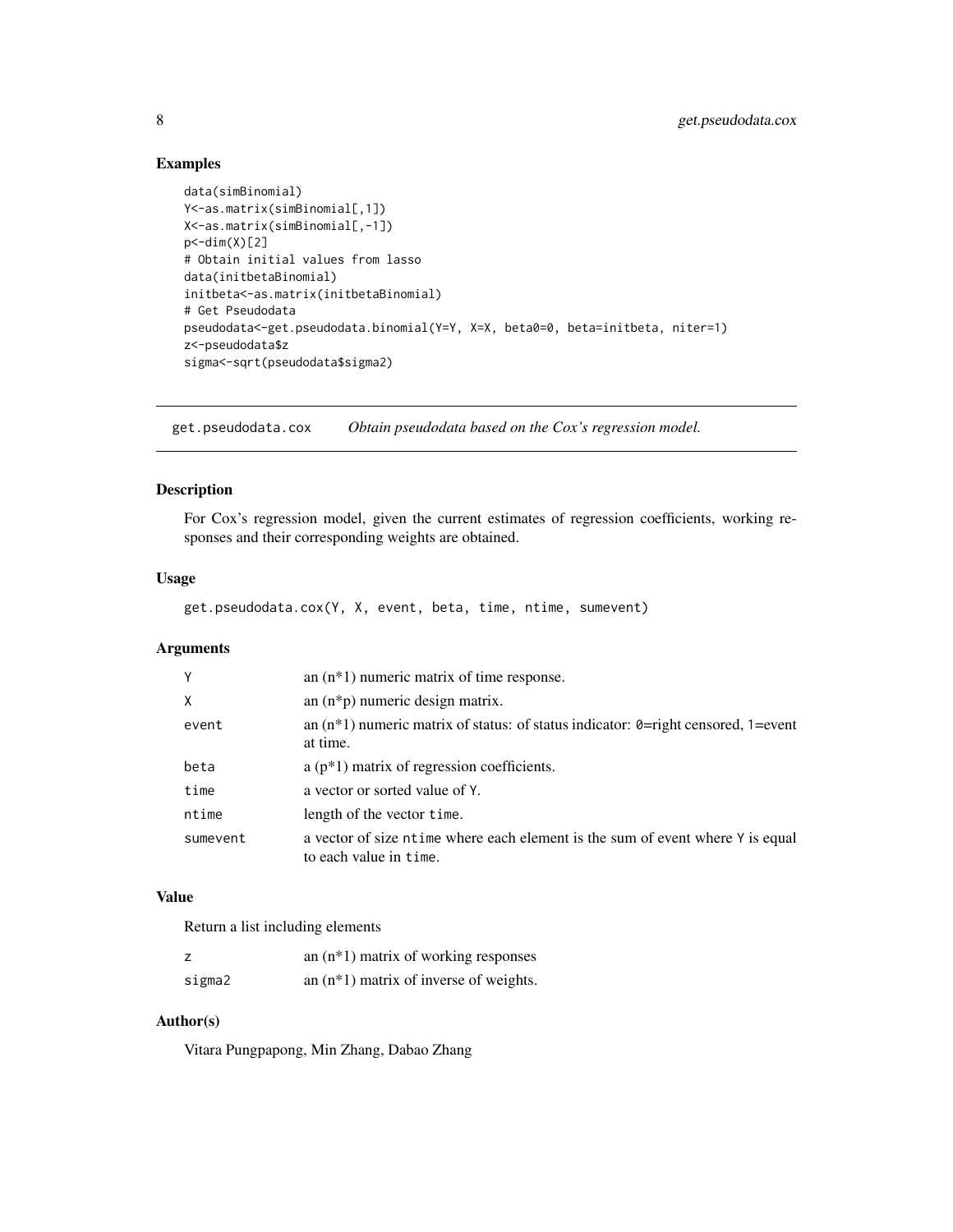#### <span id="page-8-0"></span>get.sigma 9

#### Examples

```
data(simCox)
Y<-as.matrix(simCox[,1])
event<-as.matrix(simCox[,2])
X<-as.matrix(simCox[,-(1:2)])
time<-sort(unique(Y))
ntime<-length(time)
# sum of event_i where y_i =time_k
sumevent<-rep(0, ntime)
for(j in 1:ntime)
{
  sumevent[j]<-sum(event[Y[,1]==time[j]])
}
# Obtain initial values from lasso
data(initbetaCox)
initbeta<-as.matrix(initbetaCox)
# Get Pseudodata
pseudodata<-get.pseudodata.cox(Y, X, event, initbeta, time, ntime, sumevent)
z<-pseudodata$z
sigma<-sqrt(pseudodata$sigma2)
```
get.sigma *Standard deviation estimation.*

#### Description

This function estimates the standard deviation when family="gaussian". This function is for internal use called by the icmm function.

#### Usage

get.sigma(Y, X, beta, alpha)

#### Arguments

|       | an $(n*1)$ numeric matrix of responses.     |
|-------|---------------------------------------------|
| X     | an $(n * p)$ numeric design matrix.         |
| beta  | $a(p*1)$ matrix of regression coefficients. |
| alpha | a scalar value of hyperparmeter alpha.      |

#### Details

Estimate standard deviation as the mode of its full conditional distribution function when specify family="gaussian". This function is for internal use called by the icmm function.

#### Value

Return a scalar value of standard deviation.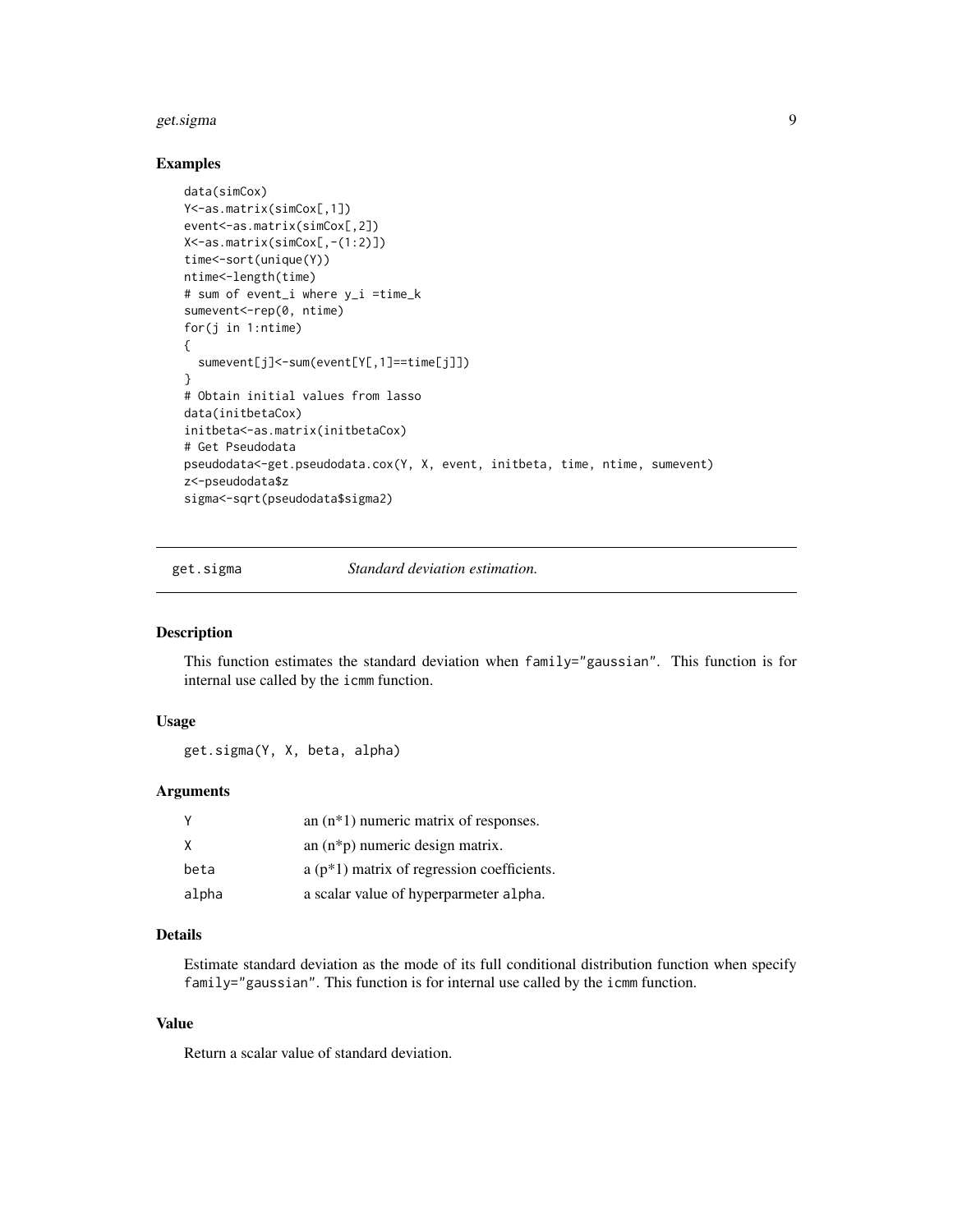#### Author(s)

Vitara Pungpapong, Min Zhang, Dabao Zhang

#### Examples

```
data(simGaussian)
Y<-as.matrix(simGaussian[,1])
X<-as.matrix(simGaussian[,-1])
alpha<-0.5
# Obtain initial values from lasso
data(initbetaGaussian)
beta<-as.matrix(initbetaGaussian)
# Obtain sigma
sigma<-get.sigma(Y=Y, X=X, beta=beta, alpha=alpha)
```
get.wpost *Estimate posterior probability of mixing weight.*

#### Description

With the Ising prior on structured predictors, this function gets the posterior probability of mixing weight.

#### Usage

```
get.wpost(SS, beta, alpha, hyperparam, structure, edgeind, j)
```
#### Arguments

| SS.        | a scalar value of sufficient statistic for regression coefficient.                                                               |  |
|------------|----------------------------------------------------------------------------------------------------------------------------------|--|
| beta       | $a(p*1)$ matrix of regression coefficients.                                                                                      |  |
| alpha      | a scalar value of hyperparameter alpha.                                                                                          |  |
| hyperparam | a two-dimensional vector of hyperparameters a and b.                                                                             |  |
| structure  | a data frame stores the information of structure among predictors.                                                               |  |
| edgeind    | a vector stores primary keys of structure.                                                                                       |  |
| j          | an index ranges from 1 to p. This function estimates a posterior probability of a<br>mixing weight corresponding to predictor j. |  |

#### Details

With the Ising prior on structured predictors, the problem is transformed into the realm of empirical Bayes thresholding with Laplace prior by estimating the posterior probability of mixing weight. The posterior probability is used to find the posterior median of a regression coefficient.

#### Value

Return a scalar value of a posterior probability of mixing weight for predictor.

<span id="page-9-0"></span>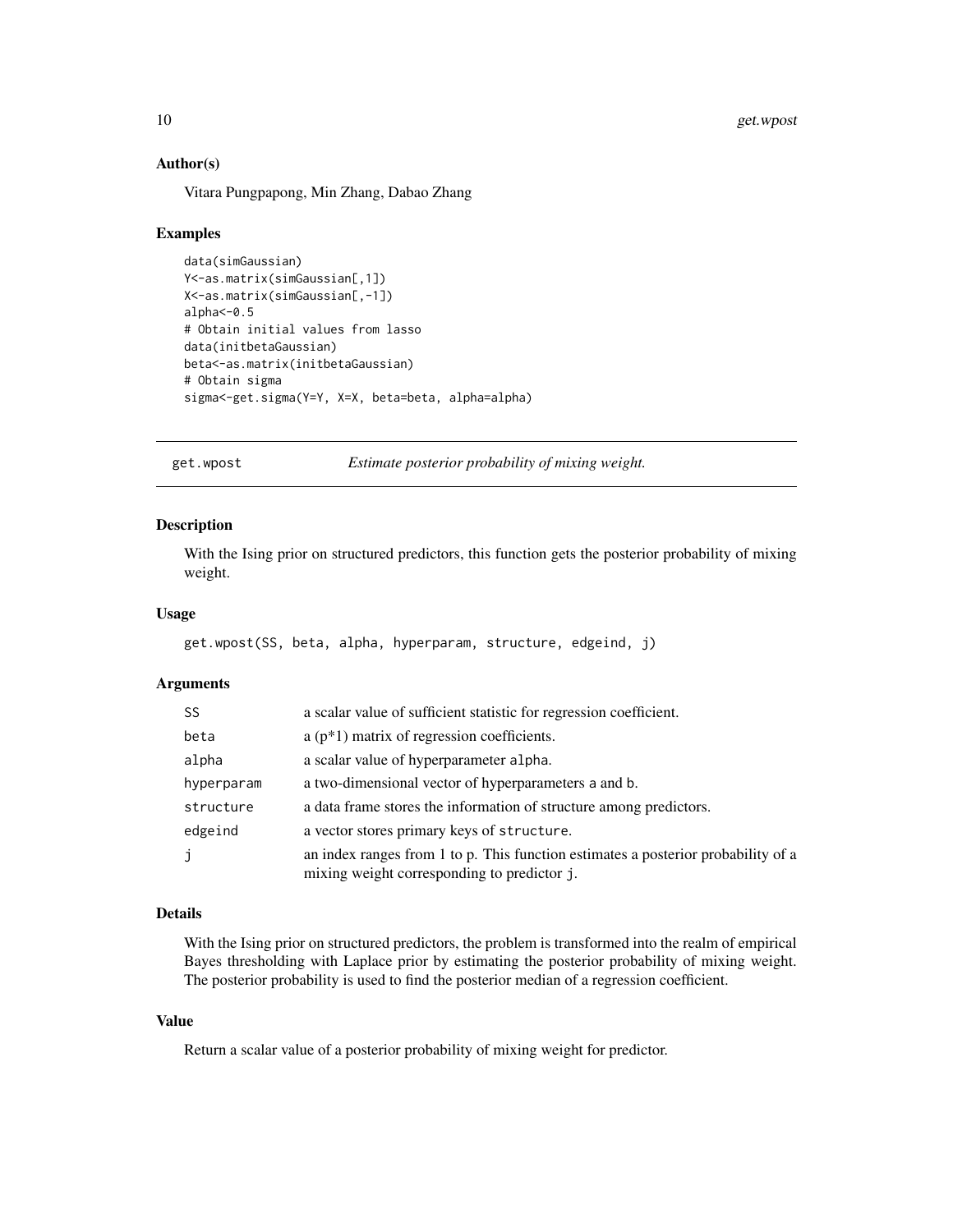#### <span id="page-10-0"></span>get.wprior that the contract of the contract of the contract of the contract of the contract of the contract of the contract of the contract of the contract of the contract of the contract of the contract of the contract o

#### Author(s)

Vitara Pungpapong, Min Zhang, Dabao Zhang

#### Examples

```
data(simGaussian)
Y<-as.matrix(simGaussian[,1])
X<-as.matrix(simGaussian[,-1])
n < -dim(X)[1]data(linearrelation)
edgeind<-sort(unique(linearrelation[,1]))
# Obtain initial values from lasso
data(initbetaGaussian)
beta<-as.matrix(initbetaGaussian)
# Initiate all other parameters
alpha<-0.5
sigma<-get.sigma(Y=Y, X=X, beta=beta, alpha=alpha)
hyperparam<-get.ab(beta, linearrelation, edgeind)
# Estimate the posterior probability of first predictor
j <-1
Yres<-Y-X%*%beta+X[,j]*beta[j,1]
sxy<-t(Yres)%*%X[,j]
ssx<-sum(X[,j]^2)
SS<-sqrt(n-1)*sxy/(sigma*ssx)
wpost<-get.wpost(SS=SS, beta=beta, alpha=alpha, hyperparam=hyperparam,
       structure=linearrelation, edgeind=edgeind, j=j)
```
get.wprior *Mixing weight estimation.*

#### Description

Given other parameters, this function estimates a mixing weight from the mode of its full conditional distribution function.

#### Usage

get.wprior(beta)

#### Arguments

beta  $a (p * 1)$  matrix of regression coefficients.

#### Details

Given other parameters, this function estimates a mixing weight from the mode of its full conditional distribution function. This function is called when use the independent prior of predictors (no prior on structured predictors).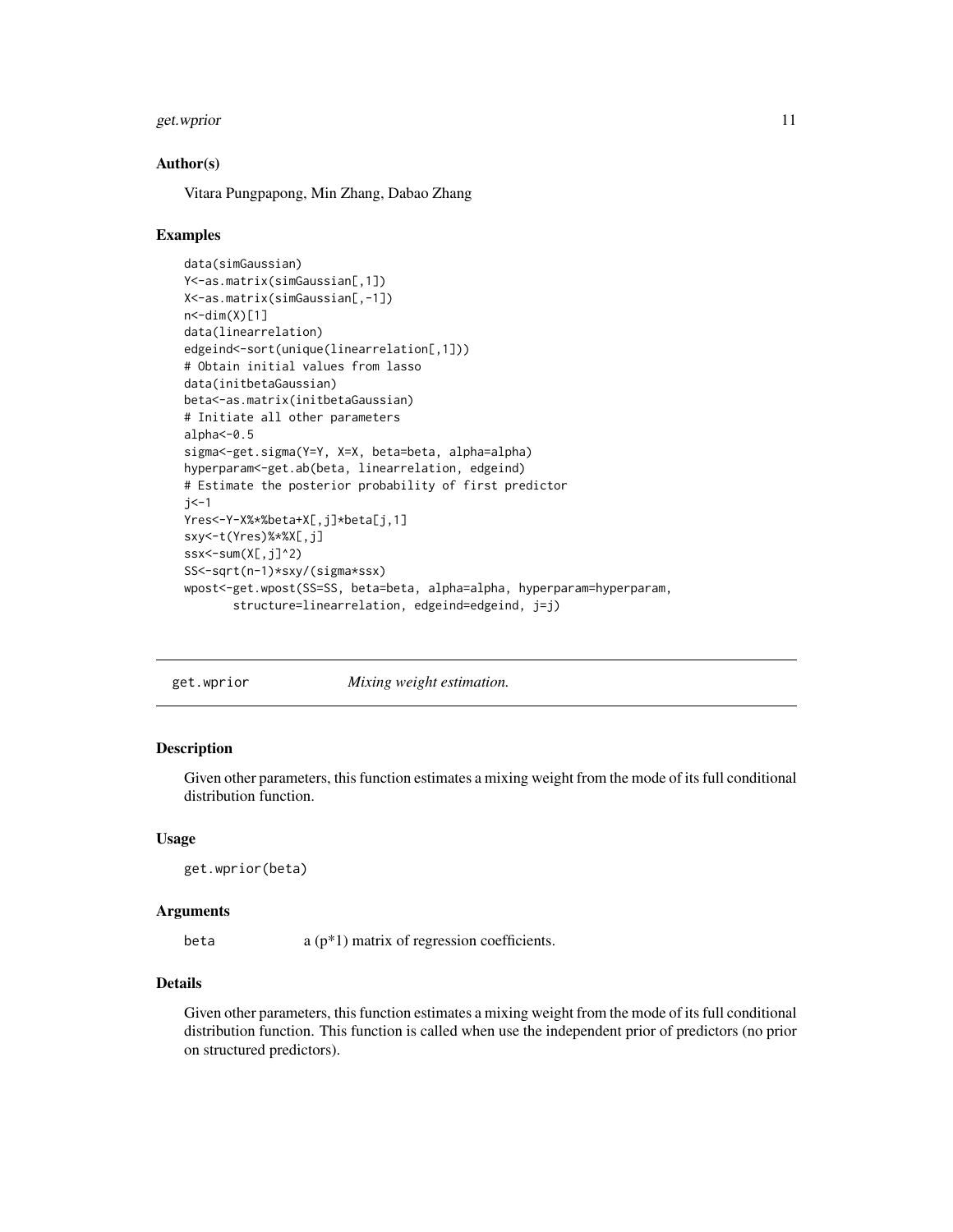#### <span id="page-11-0"></span>Value

Return a scalar value of a mixing weight.

#### Author(s)

Vitara Pungpapong, Min Zhang, Dabao Zhang

#### Examples

```
data(simGaussian)
Y<-as.matrix(simGaussian[,1])
X<-as.matrix(simGaussian[,-1])
# Obtain initial values from lasso
data(initbetaGaussian)
beta<-as.matrix(initbetaGaussian)
# Estimate the mixing weight
w<-get.wprior(beta)
```
get.zeta *Local posterior probability estimation*

#### Description

This function estimates the local posterior probability when assuming no prior on structured predictors.

#### Usage

get.zeta(SS, w, alpha)

#### Arguments

| - SS  | a scalar value of sufficient statistic for regression coefficient. |
|-------|--------------------------------------------------------------------|
| w     | a scalar value of mixing weight.                                   |
| alpha | a scalar value of hyperparameter alpha.                            |

#### Details

Given all other parameters, this function estimates the local posterior probability or the probability that a regression coefficient is not zero conditional on other parameters. This function is called when assuming no prior on structured predictors.

#### Value

Return a scalar value of local posterior probability.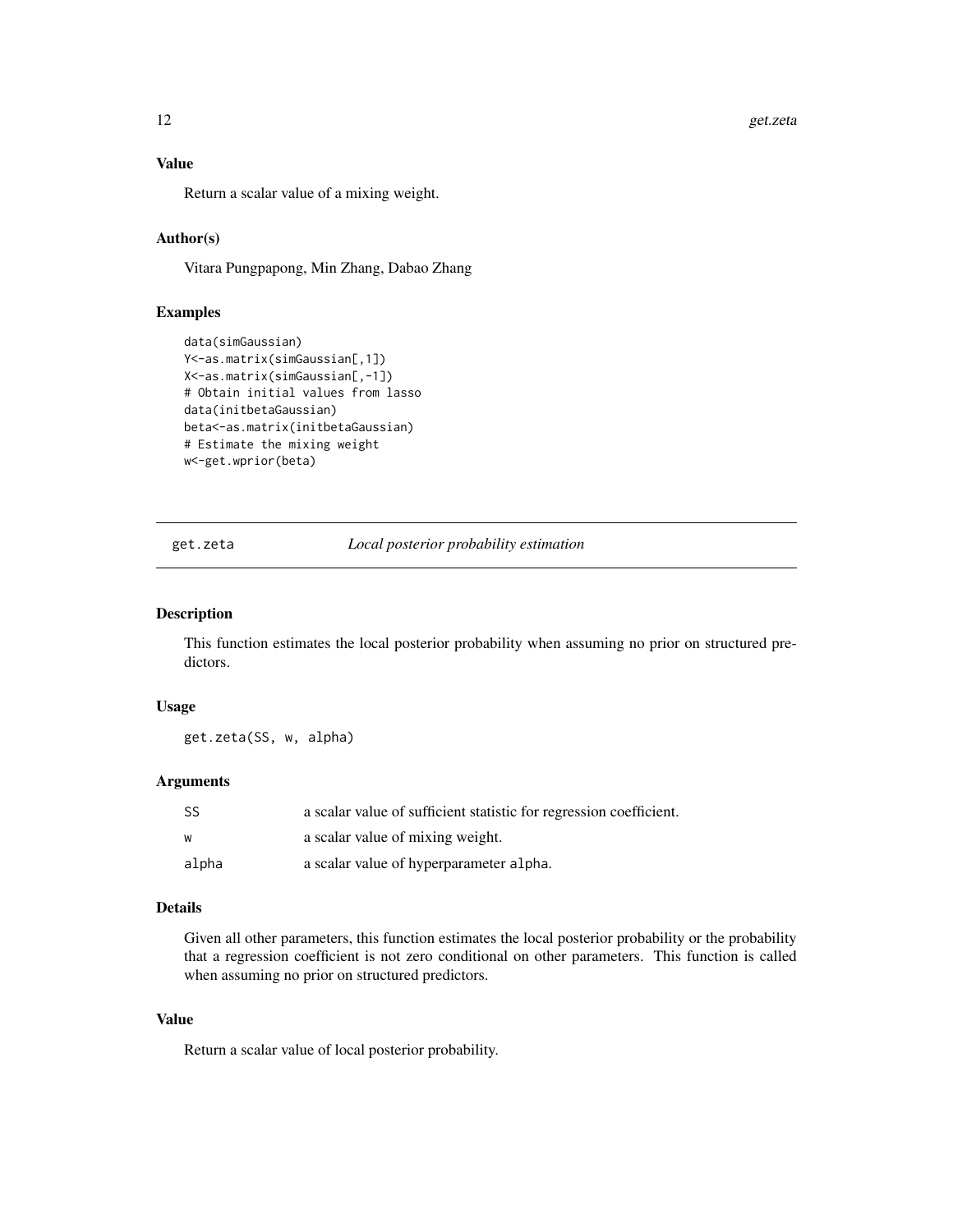#### <span id="page-12-0"></span>get.zeta.ising 13

#### Author(s)

Vitara Pungpapong, Min Zhang, Dabao Zhang

#### Examples

```
data(simGaussian)
Y<-as.matrix(simGaussian[,1])
X<-as.matrix(simGaussian[,-1])
n < -dim(X)[1]# Obtain initial values from lasso
data(initbetaGaussian)
initbeta<-as.matrix(initbetaGaussian)
# Obtain the final output from ebvs
output<-icmm(Y, X, b0.start=0, b.start=initbeta, family = "gaussian",
        ising.prior = FALSE, estalpha = FALSE, alpha = 0.5, maxiter = 100)
b0<-output$coef[1]
beta<-matrix(output$coef[-1], ncol=1)
# Get all parameters for function arguments
w<-get.wprior(beta)
alpha<-0.5
sigma<-get.sigma(Y,X,beta,alpha)
# Estimate local posterior probability
i <-1
Yres<-Y-b0-X%*%beta+X[,j]*beta[j,1]
sxy<-t(Yres)%*%X[,j]
ssx < -sum(X[, j]^2)
SS<-sqrt(n-1)*sxy/(sigma*ssx)
zeta<-get.zeta(SS=SS, w=w, alpha=alpha)
```
get.zeta.ising *Local posterior probability estimation.*

#### Description

This function estimates the local posterior probability when assuming Ising prior on structured predictors.

#### Usage

```
get.zeta.ising(SS, beta, alpha, hyperparam, structure, edgeind, j)
```
#### Arguments

| SS         | a scalar value of sufficient statistic for regression coefficient. |
|------------|--------------------------------------------------------------------|
| beta       | $a(p*1)$ matrix of regression coefficients.                        |
| alpha      | a scalar value of hyperparameter alpha.                            |
| hyperparam | a two-dimensional vector of hyperparameters a and b.               |
| structure  | a data frame stores the information of structure among predictors. |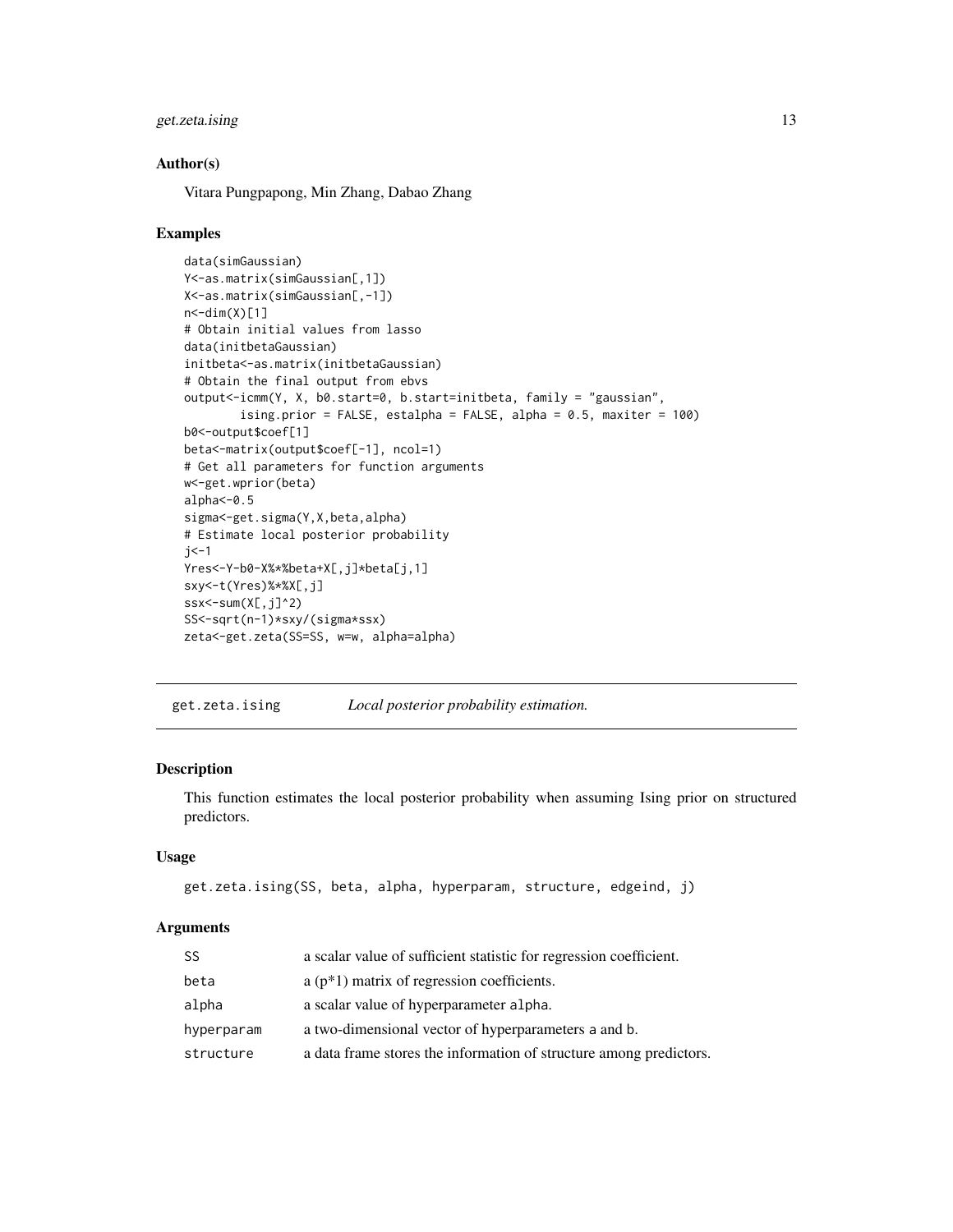| edgeind | a vector stores primary keys of structure.                                        |
|---------|-----------------------------------------------------------------------------------|
|         | an index ranges from 1 to p. This function estimate a local posterior probability |
|         | of predictor j.                                                                   |

#### Details

Given all other parameters, this function estimates the local posterior probability or the probability that a regression coefficient is not zero conditional on other par ameters. This function is called when assuming Ising prior on structured predictors.

#### Value

Return a scalar value of local posterior probability.

#### Author(s)

Vitara Pungpapong, Min Zhang, Dabao Zhang

```
data(simGaussian)
data(linearrelation)
Y<-as.matrix(simGaussian[,1])
X<-as.matrix(simGaussian[,-1])
n < -dim(X)[1]# Obtain initial values from lasso
data(initbetaGaussian)
initbeta<-as.matrix(initbetaGaussian)
# Get final output from ebvs
output<-icmm(Y, X, b0.start=0, b.start=initbeta, family = "gaussian",
        ising.prior = TRUE, structure=linearrelation, estalpha = FALSE,
        alpha = 0.5, maxiter = 100)
b0<-output$coef[1]
beta<-matrix(output$coef[-1], ncol=1)
# Get all parameters for function arguments
w<-get.wprior(beta)
alpha<-0.5
sigma<-get.sigma(Y,X,beta,alpha)
edgeind<-sort(unique(linearrelation[,1]))
hyperparam<-get.ab(beta, linearrelation, edgeind)
# Estimate local posterior probability
j <-1
Yres<-Y-b0-X%*%beta+X[,j]*beta[j,1]
sxy<-t(Yres)%*%X[,j]
ssx < - sum(X[, j]^2)
SS<-sqrt(n-1)*sxy/(sigma*ssx)
zeta<-get.zeta.ising(SS=SS, beta=beta, alpha=alpha, hyperparam=hyperparam,
      structure=linearrelation, edgeind=edgeind, j=j)
```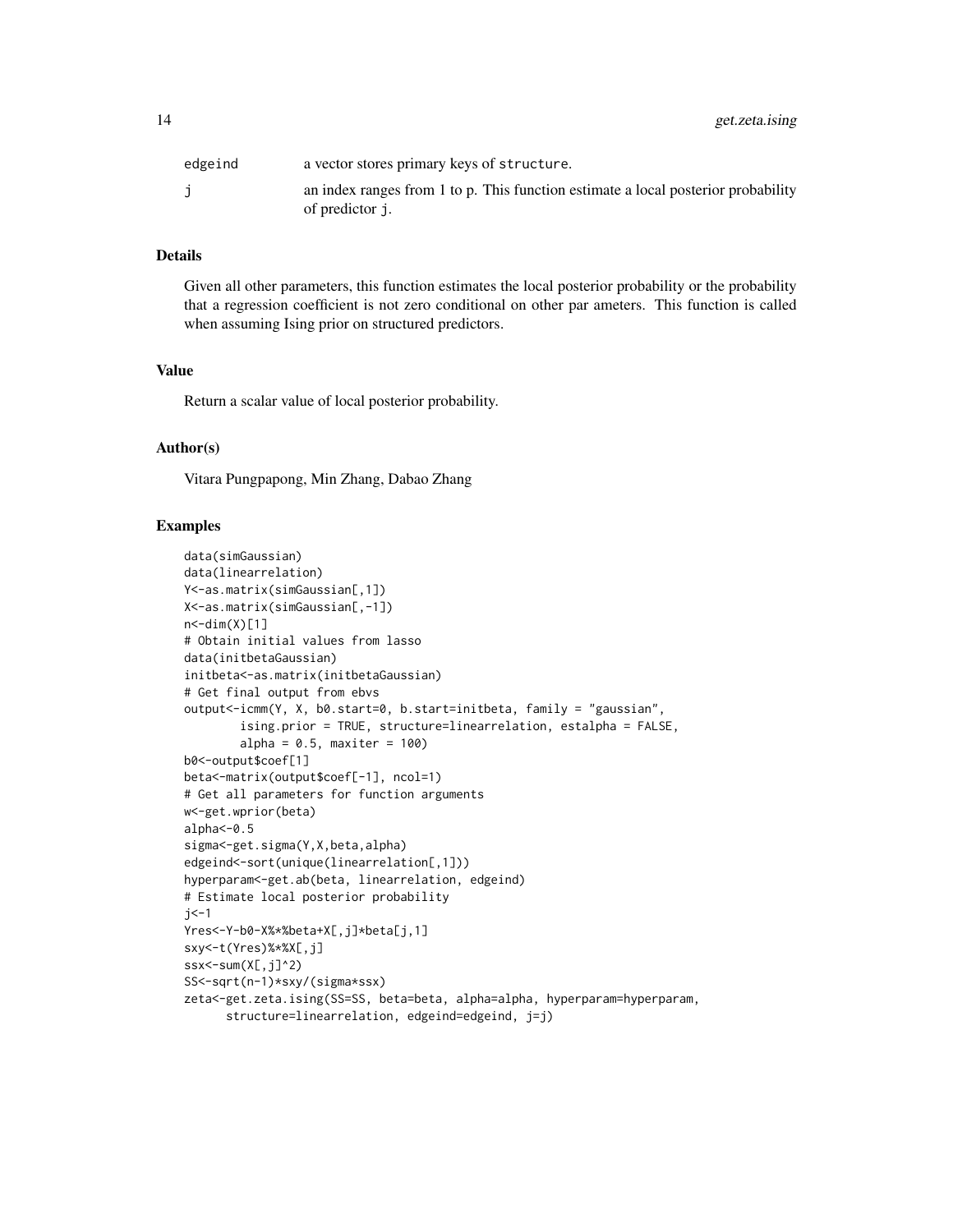<span id="page-14-0"></span>

#### Description

Empirical Bayes variable selection via the ICM/M algorithm.

#### Usage

```
icmm(Y, X, event, b0.start, b.start, family = "gaussian",
     ising.prior = FALSE, structure, estalpha = FALSE,
     alpha = 0.5, maxiter = 100)
```
#### Arguments

| Υ           | an $(n*1)$ numeric matrix of responses.                                                                                                                                                                                                |  |
|-------------|----------------------------------------------------------------------------------------------------------------------------------------------------------------------------------------------------------------------------------------|--|
| χ           | an $(n * p)$ numeric design matrix.                                                                                                                                                                                                    |  |
| event       | an $(n*1)$ numeric matrix of status for censored data: 0=censored data, 1=event<br>at time. event is required when family="cox".                                                                                                       |  |
| b0.start    | a starting value of intercept term (optional).                                                                                                                                                                                         |  |
| b.start     | a $(p*1)$ matrix of starting values for regression coefficients.                                                                                                                                                                       |  |
| family      | specification of the model. It can be one of these three models: "gaussian",<br>"binomial", "cox". The default is family="gaussian".                                                                                                   |  |
| ising.prior | a logical flag for Ising prior utilization. ising.prior=FALSE assumes no prior<br>on structure among predictors. ising.prior=TRUE indicates incorporation of<br>Ising prior to capture structure among predictors in modeling process. |  |
| structure   | a data frame stores the information of structured predictors (need to specify<br>when ising.prior=TRUE).                                                                                                                               |  |
| estalpha    | a logical flag specifying whether to obtain alpha via ICM/M algorithm.                                                                                                                                                                 |  |
| alpha       | a scalar value of scale parameter in Laplace density (non-zero part of prior). The<br>default value is 0.5.                                                                                                                            |  |
| maxiter     | a maximum values of iterations for ICM/M algorithm.                                                                                                                                                                                    |  |

#### Details

The main function for empirical Bayes variable selection. Iterative conditional modes/medians (ICM/M) is implemented in this function. The basic problem is to estimate regression coefficients in high-dimensional data (i.e., large p small n) and we assume that most coefficients are zero. This function also allows the prior of structure of covariates to be incorporated in the model.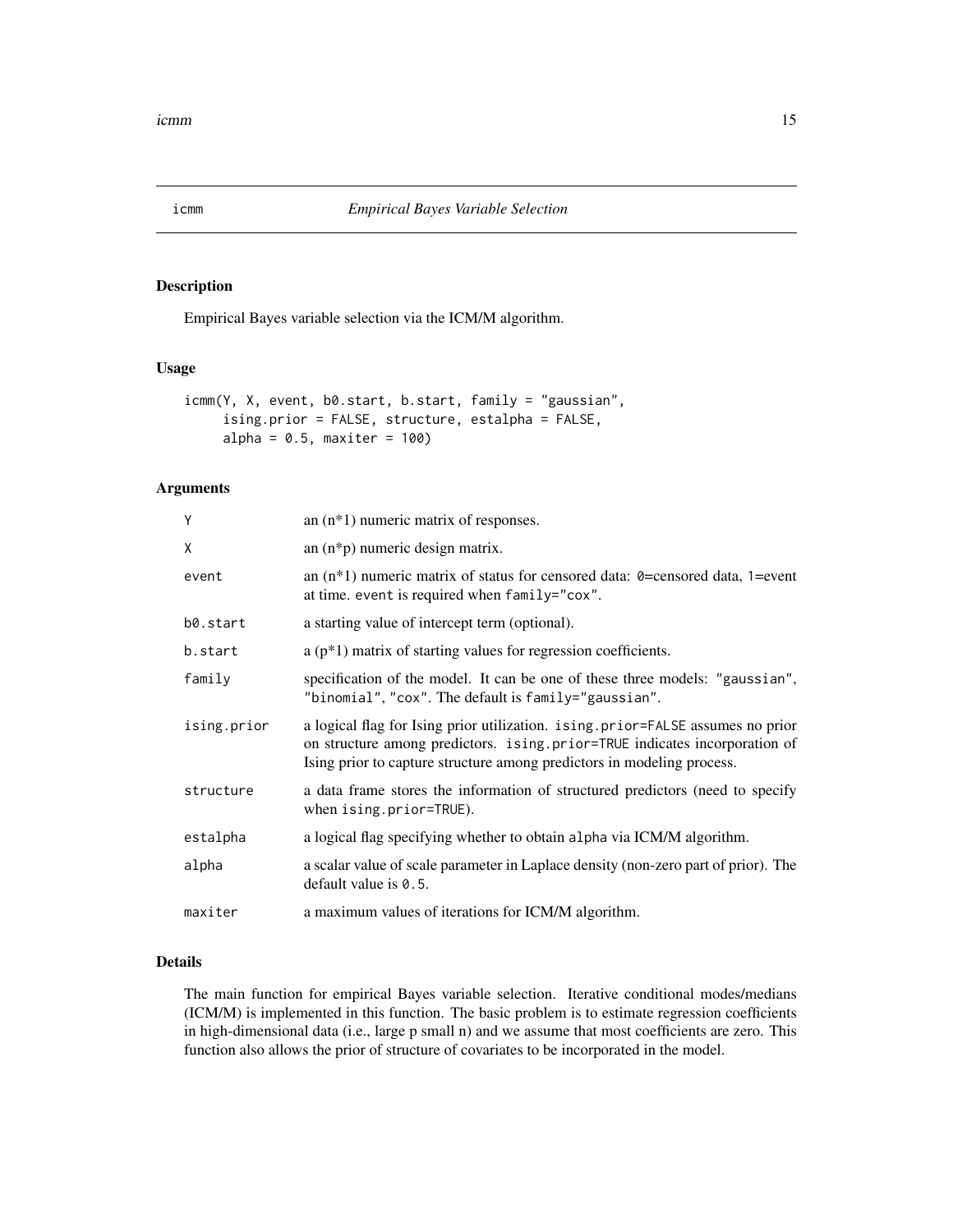#### Value

Return a list including elements

| coef       | a vector of model coefficients. The first element is an intercept term when spec-<br>ifying family="gaussian" or family="binomial". |
|------------|-------------------------------------------------------------------------------------------------------------------------------------|
| iterations | number of iterations of ICM/M.                                                                                                      |
| alpha      | a scalar value of alpha.                                                                                                            |
| postprob   | a p-vector of local posterior probabilities or zeta.                                                                                |

#### Author(s)

Vitara Pungpapong, Min Zhang, Dabao Zhang

#### References

Pungpapong, V., Zhang, M. and Zhang, D. (2015). Selecting massive variables using an iterated conditional modes/medians algorithm. Electronic Journal of Statistics. 9:1243-1266. <doi:10.1214/15- EJS1034>.

Pungpapong, V., Zhang, M. and Zhang, D. (2017). Variable selection for high-dimensional generatlized linear models using an iterated conditional modes/medians algorithm. Preprint <arXiv:1707.08298>.

#### See Also

get.ab, get.alpha, get.beta, get.beta.ising, get.pseudodata.binomial, get.pseudodata.cox, get.sigma, get.wprior, get.zeta, get.zeta.ising

```
# Normal linear regression model
# With no prior on structure among predictors
data(simGaussian)
Y<-as.matrix(simGaussian[,1])
X<-as.matrix(simGaussian[,-1])
# Obtain initial values from lasso
data(initbetaGaussian)
initbeta<-as.matrix(initbetaGaussian)
result<-icmm(Y=Y, X=X, b.start=initbeta, family="gaussian",
        ising.prior=FALSE, estalpha=FALSE, alpha=0.5, maxiter=100)
result$coef
result$iterations
result$alpha
result$wpost
# With prior on structure among predictors
data(linearrelation)
result<-icmm(Y=Y, X=X, b.start=initbeta, family="gaussian",
        ising.prior=TRUE, structure=linearrelation,
        estalpha=FALSE, alpha=0.5, maxiter=100)
result$coef
result$iterations
```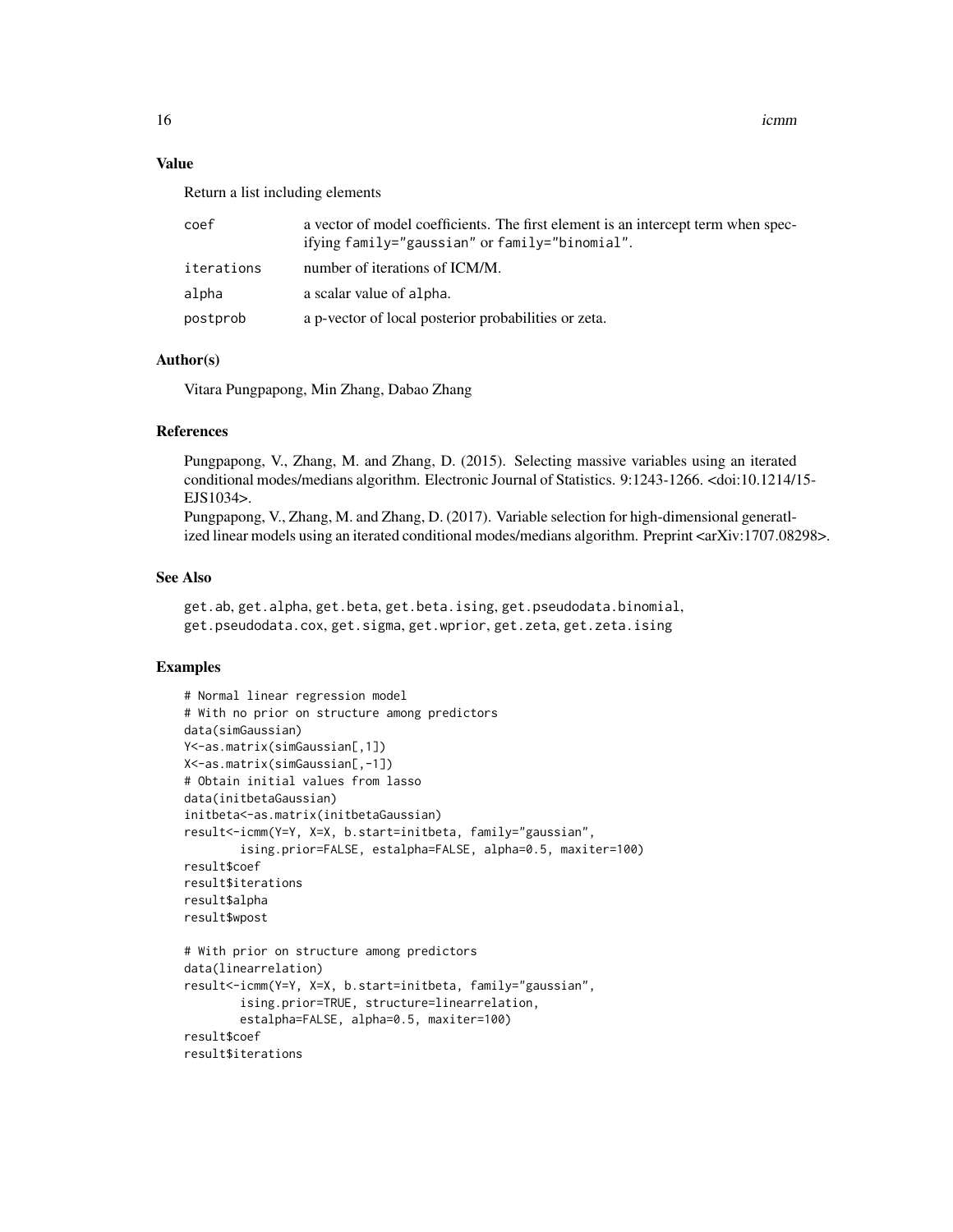```
result$alpha
result$wpost
# Binary logistic regression model
data(simBinomial)
Y<-as.matrix(simBinomial[,1])
X<-as.matrix(simBinomial[,-1])
p < -dim(X)[2]# Obtain initial values from lasso
data(initbetaBinomial)
initbeta<-as.matrix(initbetaBinomial)
result<-icmm(Y=Y, X=X, b0.start=0, b.start=initbeta, family="binomial",
        ising.prior=TRUE, structure=linearrelation, estalpha=FALSE,
        alpha=0.5, maxiter=100)
result$coef
result$iterations
result$alpha
result$wpost
# Cox's model
data(simCox)
Y<-as.matrix(simCox[,1])
event<-as.matrix(simCox[,2])
X<-as.matrix(simCox[,-(1:2)])
# Obtain initial values from lasso
data(initbetaCox)
initbeta<-as.matrix(initbetaCox)
result <- icmm(Y=Y, X=X, event=event, b.start=initbeta, family="cox",
          ising.prior=TRUE, structure=linearrelation, estalpha=FALSE,
          alpha=0.5, maxiter=100)
result$coef
result$iterations
result$alpha
result$wpost
```
initbetaBinomial *Initial values for the regression coefficients used in example for running ICM/M algorithm in binary logistic model*

#### Description

Initial values for the regression coefficients obtained from binary logistic model with lasso regularization for simBinomial data set.

#### Usage

data(initbetaBinomial)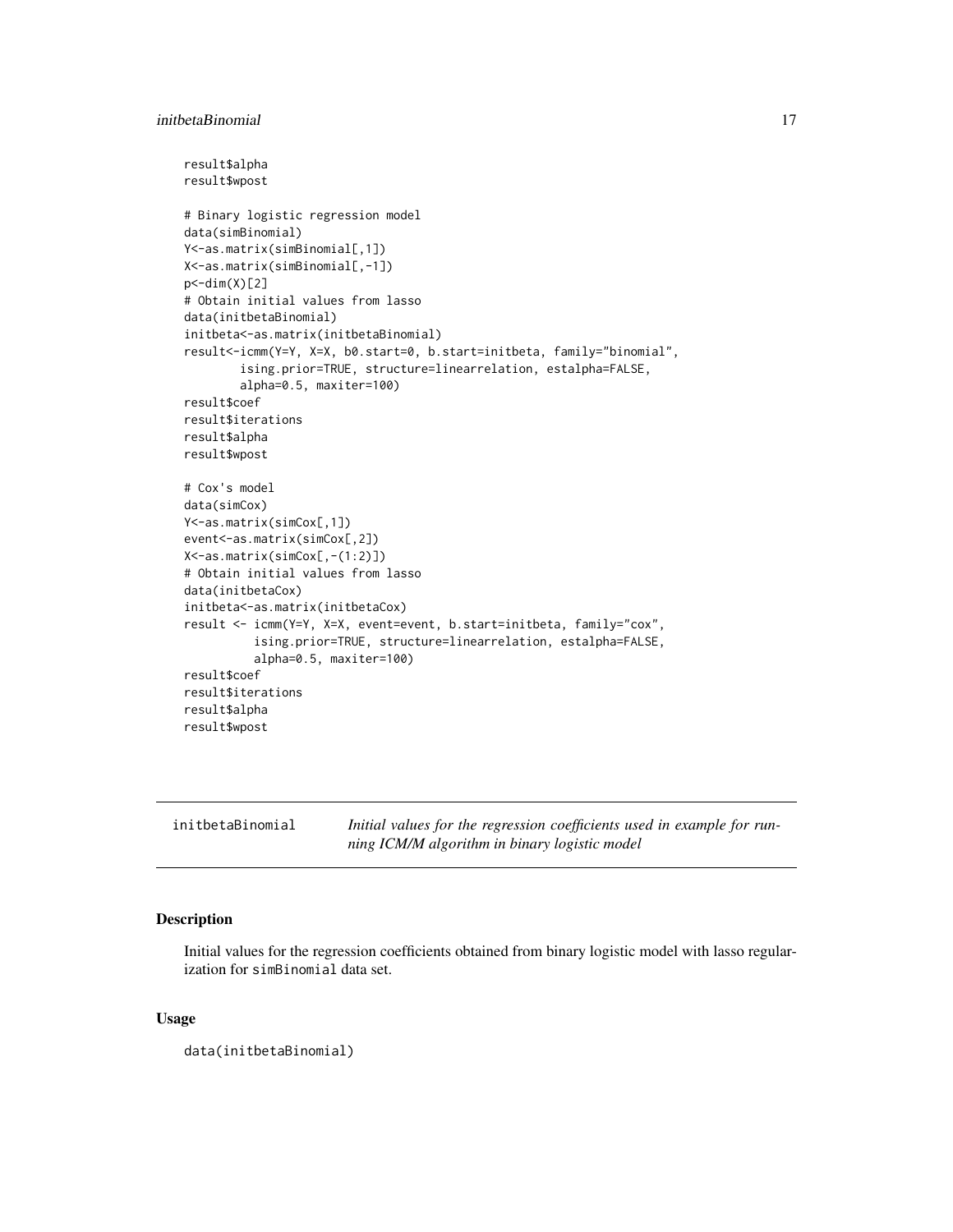### <span id="page-17-0"></span>Format

A data frame with 400 rows.

V1 a numeric vector of the regression coefficients.

#### Examples

data(initbetaBinomial)

| initbetaCox | Initial values for the regression coefficients used in example for run- |
|-------------|-------------------------------------------------------------------------|
|             | ning ICM/M algorithm in Cox's model                                     |

#### Description

Initial values for the regression coefficients obtained from Cox's model with lasso regularization for simCox data set.

#### Usage

data(initbetaCox)

#### Format

A data frame with 400 rows.

V1 a numeric vector of the regression coefficients.

#### Examples

data(initbetaCox)

| initbetaGaussian | Initial values for the regression coefficients used in example for run- |
|------------------|-------------------------------------------------------------------------|
|                  | ning ICM/M algorithm in normal linear regression model                  |

#### Description

Initial values for the regression coefficients obtained from normal linear regression model with lasso regularization for simGaussian data set.

#### Usage

data(initbetaGaussian)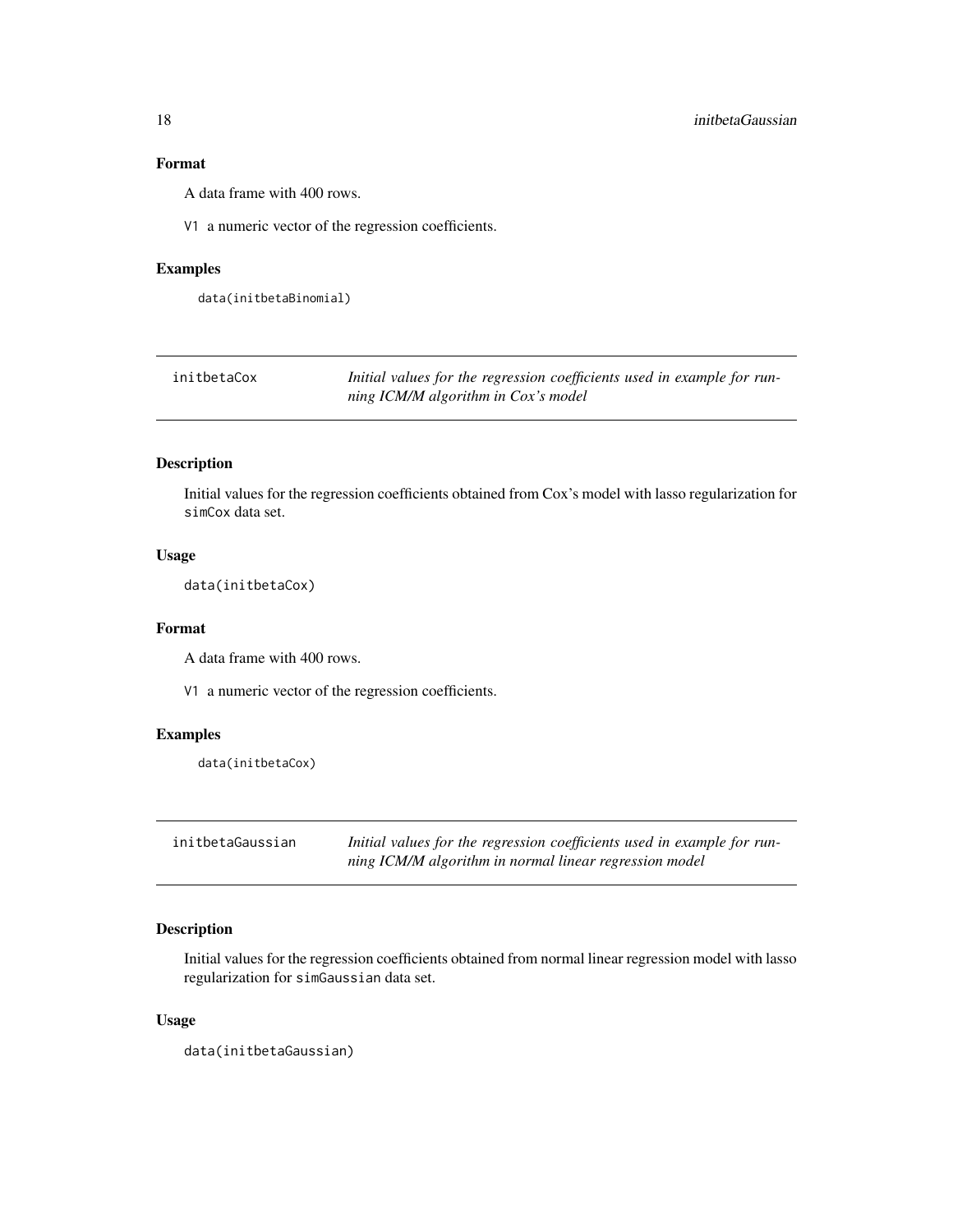#### <span id="page-18-0"></span>linearrelation and the set of the set of the set of the set of the set of the set of the set of the set of the set of the set of the set of the set of the set of the set of the set of the set of the set of the set of the s

#### Format

A data frame with 400 rows.

V1 a numeric vector of the regression coefficients.

#### Examples

data(initbetaGaussian)

linearrelation *Linear structure of predictors*

#### Description

This data frame is used as an example to store the structure of predictors or the edge set of an undirected graph. For this data frame, the linear chain is assumed for each predictor.

#### Usage

```
data(linearrelation)
```
#### Format

A data frame with 400 observations and 2 variables as follows.

Index an index of the predictor/node which has at least one edge.

EdgeIndices a string of all indices having an edge connected to Index separated by semicolon(;).

#### Details

This structure of predictors assumes a linear chain for each predictor which its immediate neighbors. For example, j-predictor is connected to  $(j-1)$ -predictor and  $(j+1)$ -predictor. The example for the entry in the data frame is Index="5" and EdgeIndices="4;6".

```
data(linearrelation)
# To see the format of linearrelation data frame
head(linearrelation)
```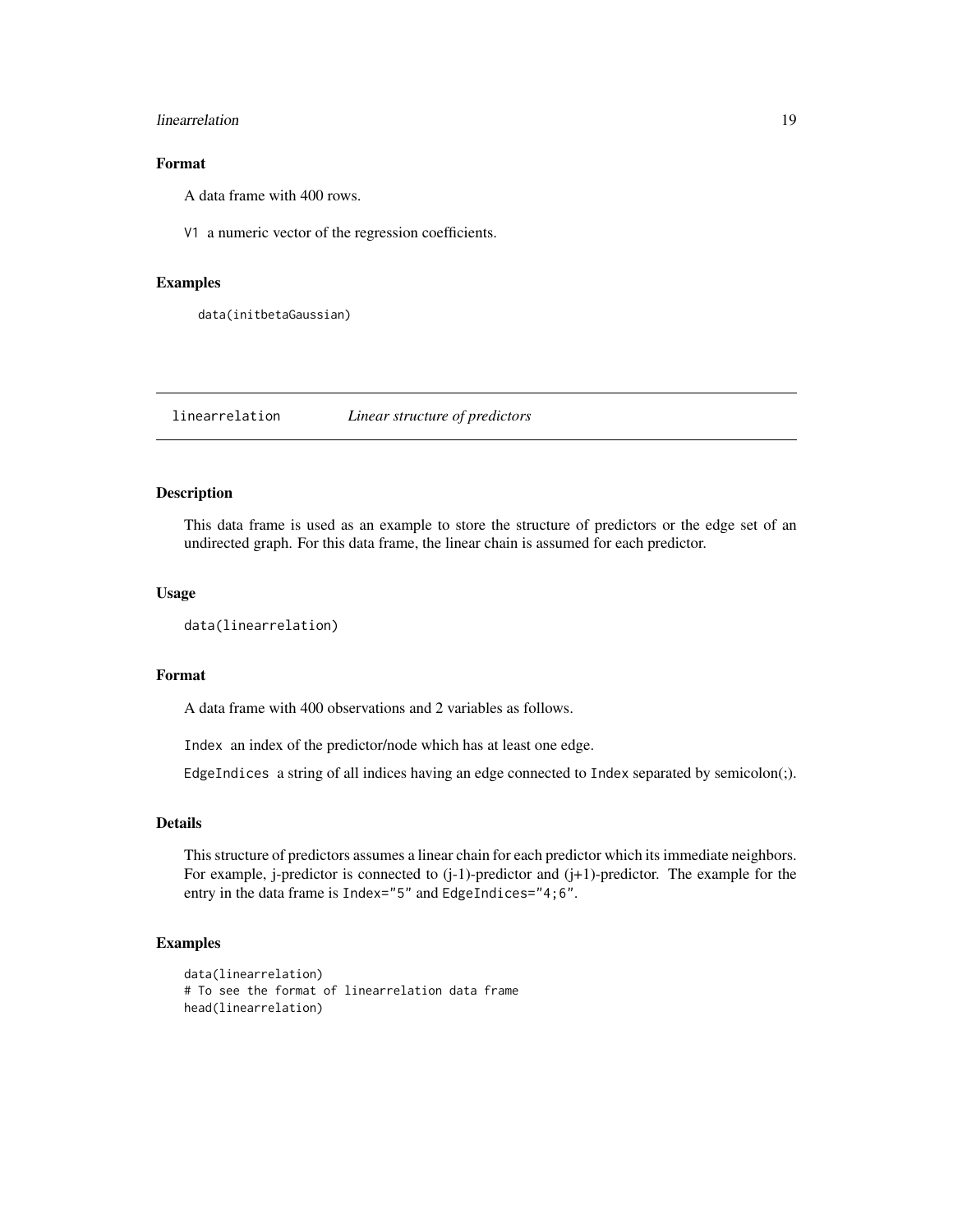#### Description

Simulated data from the binary logistic regression model. A data frame with 100 observations and 401 variables. The included variables are

V1 A numeric vector of binary responses where each entry is either 0 or 1.

V2-V401 400 vectors of covariates.

#### Usage

data(simBinomial)

#### Format

A data frame of simulated data from the binary logistic regression with 100 observations and 401 variables.

#### Examples

data(simBinomial) Y<-as.matrix(simBinomial[,1]) X<-as.matrix(simBinomial[,-1])

simCox *Simulated data from Cox's regression model*

#### Description

Simulated data from Cox's regression model. A data frame with 100 observations and 402 variables. The included variables are

V1 A numeric vector of responses for right censored data.

V2 A numeric vector of status indicator: 0=right censored, 1=event at time V1.

V3-V402 400 vectors of covariates.

#### Usage

```
data(simCox)
```
#### Format

A data frame of simulated data from Cox's regression model with 100 observations and 402 variables.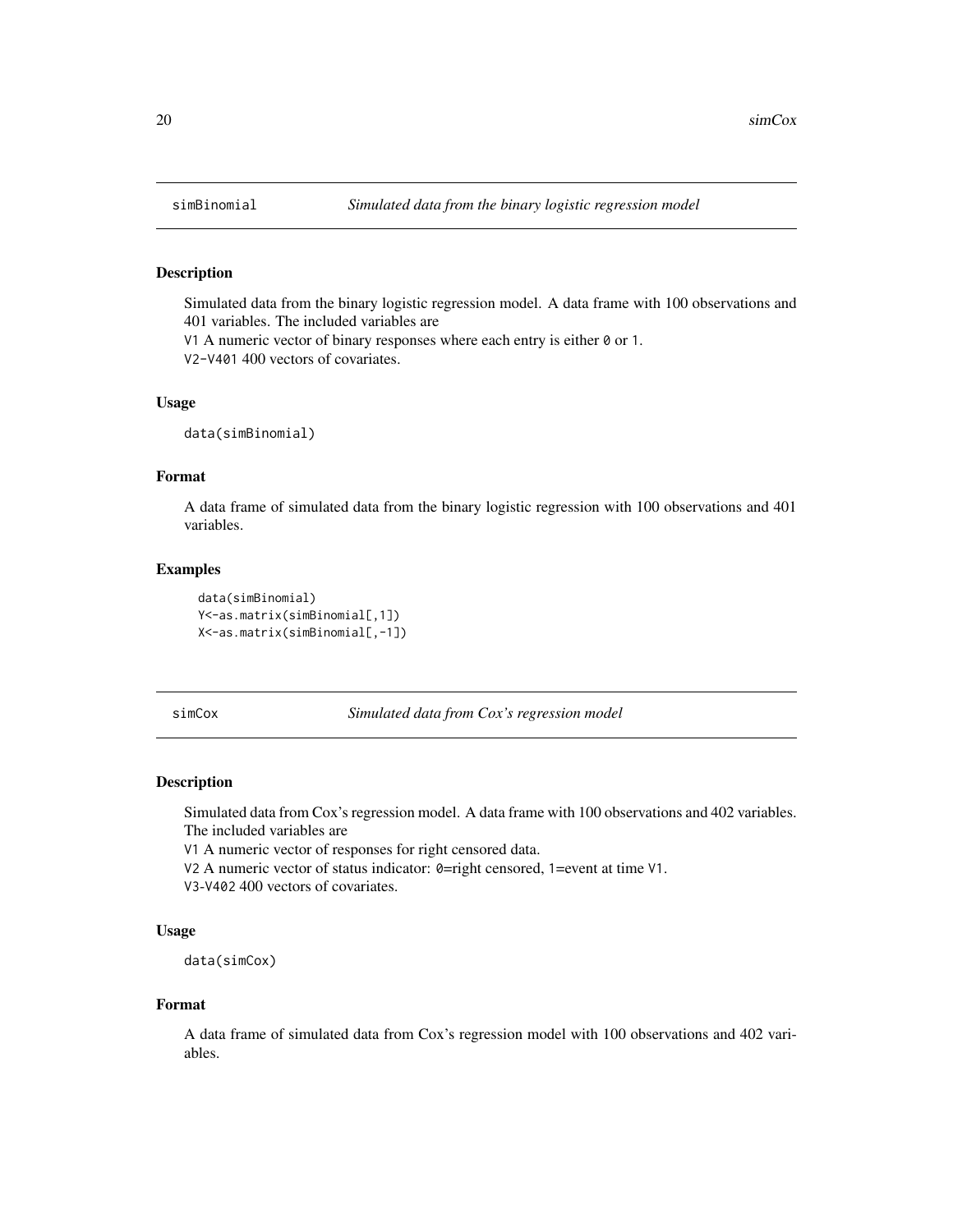#### <span id="page-20-0"></span>simGaussian 21

### Examples

```
data(simCox)
Y<-as.matrix(simCox[,1])
event<-as.matrix(simCox[,2])
X<-as.matrix(simCox[,-(1:2)])
```
simGaussian *Simulated data from the normal linear regression model*

#### Description

Simulated data from the normal linear regression model. A data frame with 100 observations and 401 variables. The included variables are

V1 A numeric vector of responses.

V2-V401 400 vectors of covariates.

#### Usage

data(simGaussian)

#### Format

A data frame of simulated data from the normal linear regression with 100 observations and 401 variables.

```
data(simGaussian)
Y<-as.matrix(simGaussian[,1])
X<-as.matrix(simGaussian[,-1])
```